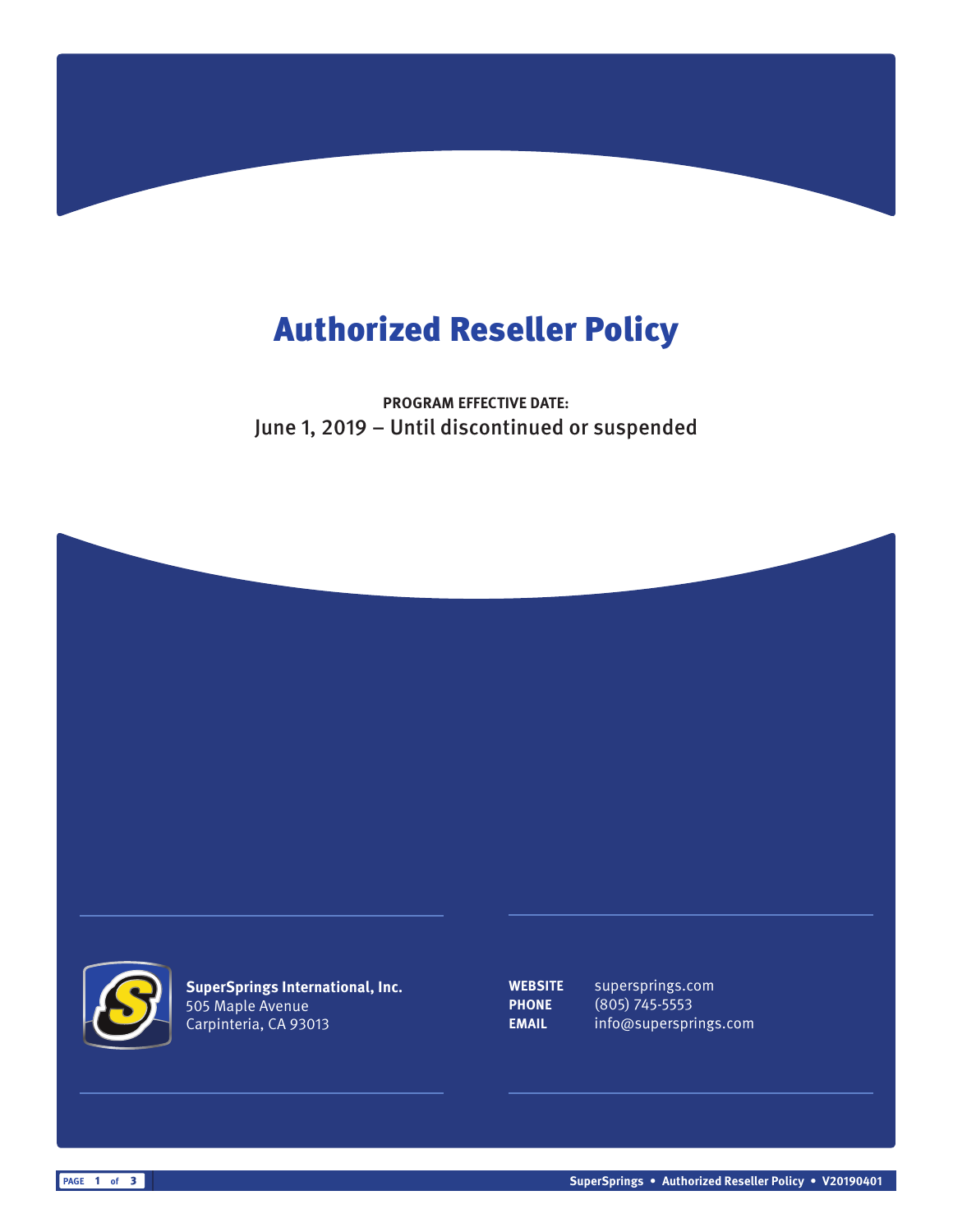This SuperSprings International Inc. Authorized Reseller Policy ("Reseller Policy") is issued by SuperSprings International Inc. ("SuperSprings") and applies to resellers of SuperSprings products ("Product(s)") in the United States of America. By purchasing Products from SuperSprings or an Authorized SuperSprings Distributor for retail sale, you ("Reseller") agree to adhere to the following terms. Until such status is otherwise revoked by SuperSprings in its sole and absolute discretion, Reseller shall be considered an "Authorized Reseller" hereunder.

- 1. **Authorized Customers.** Reseller is authorized to sell Products to End Users. An "*End User*" is any purchaser of the Products who is the ultimate consumer of the Products and who does not intend to resell the Products to any third-party. Reseller shall not sell or transfer Products to any person or entity Reseller knows or has reason to know intends to resell the Products. Reseller shall not sell or transfer a quantity of the Products to any individual greater than that typically purchased for personal use. Reseller shall not sell, ship, invoice, or promote the Products outside the United States of America without the prior written consent of SuperSprings.
- 2. **Online Sales. Reseller shall not advertise or sell Products on or through any website, online marketplace, mobile application, or other online forum without the prior written consent of SuperSprings, granted through execution by SuperSprings of the SuperSprings International Inc. Authorized Online Seller Agreement.** The terms of this Reseller Policy supersede any prior agreement between SuperSprings and Reseller regarding the sale of the Products on or through websites, mobile applications, and other online forums. Any authorization previously granted to Reseller by SuperSprings to sell the Products on or through a website, mobile application, or other online forum is hereby revoked.
- 3. **Sales Practices.** Reseller shall conduct its business in a reasonable and ethical manner at all times, and shall not engage in any deceptive, misleading or unethical practices or advertising at any time. Reseller shall not make any warranties or representations concerning the Products except as expressly authorized by SuperSprings. Reseller shall comply with any and all applicable laws, rules, regulations, and policies related to the advertising, sale, and marketing of the Products. Reseller shall represent the Products in a professional manner and refrain from any conduct that is or could be detrimental to the reputation of SuperSprings.

## 4. **Product Care, Customer Service, and Other Quality Controls.**

- (a) Reseller shall comply with all instructions provided by SuperSprings regarding the storage, handling, shipping, inspection, disposal, or other aspect of the Products, including instructions provided on Product labels or set forth in the SuperSprings International Inc. Product Quality Guidelines attached hereto as Exhibit A, as may be amended by SuperSprings from time to time.
	- (i) **Products must not be installed in any application other than those listed in the SuperSprings Installation Instructions accompanying the particular Product to be installed without the express written consent of SuperSprings.**
- (b) Reseller shall sell Products in their original packaging. Relabeling, repackaging (including the separation of bundled Products or the bundling of Products), and other

alterations are not permitted. Reseller shall not remove, translate, or modify the contents of any label or literature on or accompanying the Products. Reseller shall not tamper with, deface, or otherwise alter any serial number, UPC code, or other identifying information on Products or their packaging. Reseller shall not alter Products.

- ( c) Reseller shall not represent or advertise any Product as "new" that has been returned open or repackaged.
- (d) Promptly upon receipt of the Products, Reseller shall visually inspect the Products in their original packaging for damage, defect, broken seals, evidence of tampering, or other nonconformance (a "Defect"). If any Defect is identified, Reseller must not offer the Product for sale and must promptly report the Defect to SuperSprings at warranty@ supersprings.com.
- (e) Reseller shall be familiar with the special features of all Products marketed for sale and must obtain sufficient Product knowledge to advise customers on the selection, installation, and safe use of the Products, as well as any applicable warranty, guarantee, or return policy. Reseller must be available to respond to customer questions and concerns both before and after sale of the Products and should endeavor to respond to customer inquiries promptly. Product Data (PIES) and Application Data (ACES) sheets can be found at www.supersprings.com/learn-more/resources (password: 93013).
- (f) Reseller shall cooperate with SuperSprings with respect to any Product tracking systems that may be implemented from time to time.
- (g) Reseller shall cooperate with SuperSprings with respect to any Product recall or other consumer safety information dissemination efforts.
- (h) Reseller shall report to SuperSprings any customer complaint or adverse claim regarding the Products of which it becomes aware. Reseller shall assist SuperSprings in investigating any such complaints or adverse claims.
- (i) Reseller shall cooperate with SuperSprings in the investigation and resolution of any quality or customer service issues related to Reseller's sale of the Products, including disclosing information regarding Product sources, shipment, and handling.
- 5. **Intellectual Property.** Reseller acknowledges and agrees that SuperSprings owns all proprietary rights in and to the SuperSprings brand, name, logo, trademarks, service marks, trade dress, copyrights, and other intellectual property related to the Products (the "SuperSprings IP"). Reseller is granted a limited, non-exclusive, non-transferable, revocable license to use the SuperSprings IP solely for purposes of marketing and selling the Products as set forth herein. This license will cease upon termination of Reseller's status as an Authorized Reseller. All goodwill arising from Reseller's use of the SuperSprings IP shall inure solely to the benefit of SuperSprings or its licensor. Reseller's use of the SuperSprings IP shall be in accordance with any guidelines that may be provided by SuperSprings from time to time ("Brand Guidelines") and must be commercially reasonable as to the size, placement, and other manners of use. SuperSprings reserves the right to review and approve, in its sole discretion, Reseller's use or intended use of the SuperSprings IP at any time, without limitation. Reseller shall not create, register, or use any domain name or any mobile application that contains any SuperSprings product name or any trademark owned by